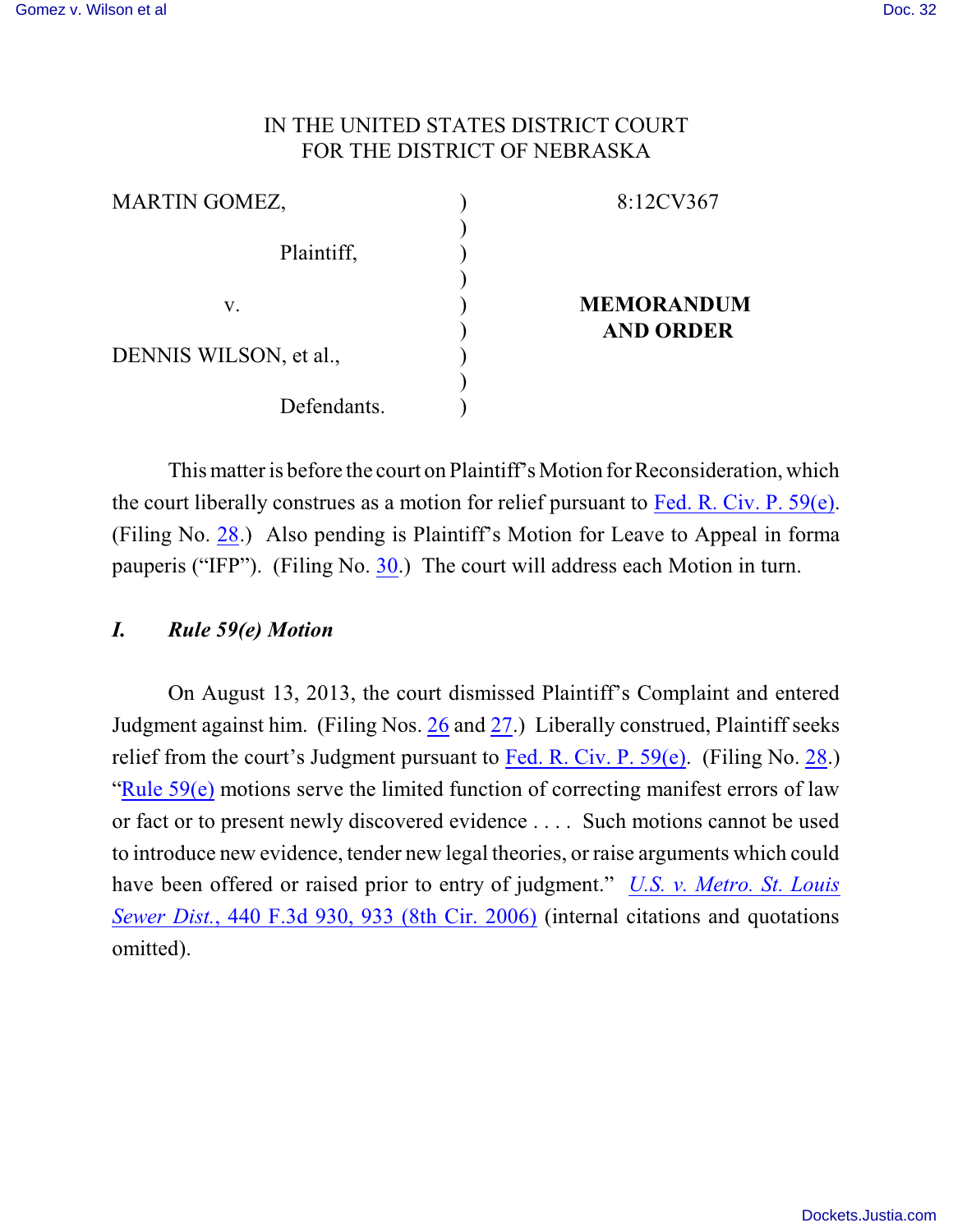The court has carefully reviewed Plaintiff's Motion and finds that he is not entitled to relief under Rule  $59(e)$ . Accordingly, Plaintiff's Motion for Reconsideration, liberally construed as a motion for relief pursuant to Rule 59(e), is denied.

# *II. Motion to Appeal IFP*

On September 9, 2013, Plaintiff filed a timely Notice of Appeal (filing no. [29](https://ecf.ned.uscourts.gov/doc1/11312863101)) along with a Motion for Leave to Appeal IFP (filing no. [30](https://ecf.ned.uscourts.gov/doc1/11312863104)). Plaintiff is a nonprisoner and this case was removed to this court by Defendant. (*See* Filing No. [1](https://ecf.ned.uscourts.gov/doc1/11302628790).) Upon review of Plaintiff's Motion, the court finds that Plaintiff is financially eligible to appeal in forma pauperis.

# IT IS THEREFORE ORDERED that:

1. Plaintiff's Motion for Reconsideration (filing no. [28](https://ecf.ned.uscourts.gov/doc1/11312863098)), liberally construed as a motion for relief pursuant to Rule 59(e), is denied.

2. Plaintiff's Motion for Leave to Appeal IFP (filing no. [30](https://ecf.ned.uscourts.gov/doc1/11312863104)) is granted.

3. The Clerk of the courtshall provide the Court of Appeals with a copy of this Memorandum and Order.

DATED this 24th day of September, 2013.

# BY THE COURT:

*s/ John M. Gerrard* United States District Judge